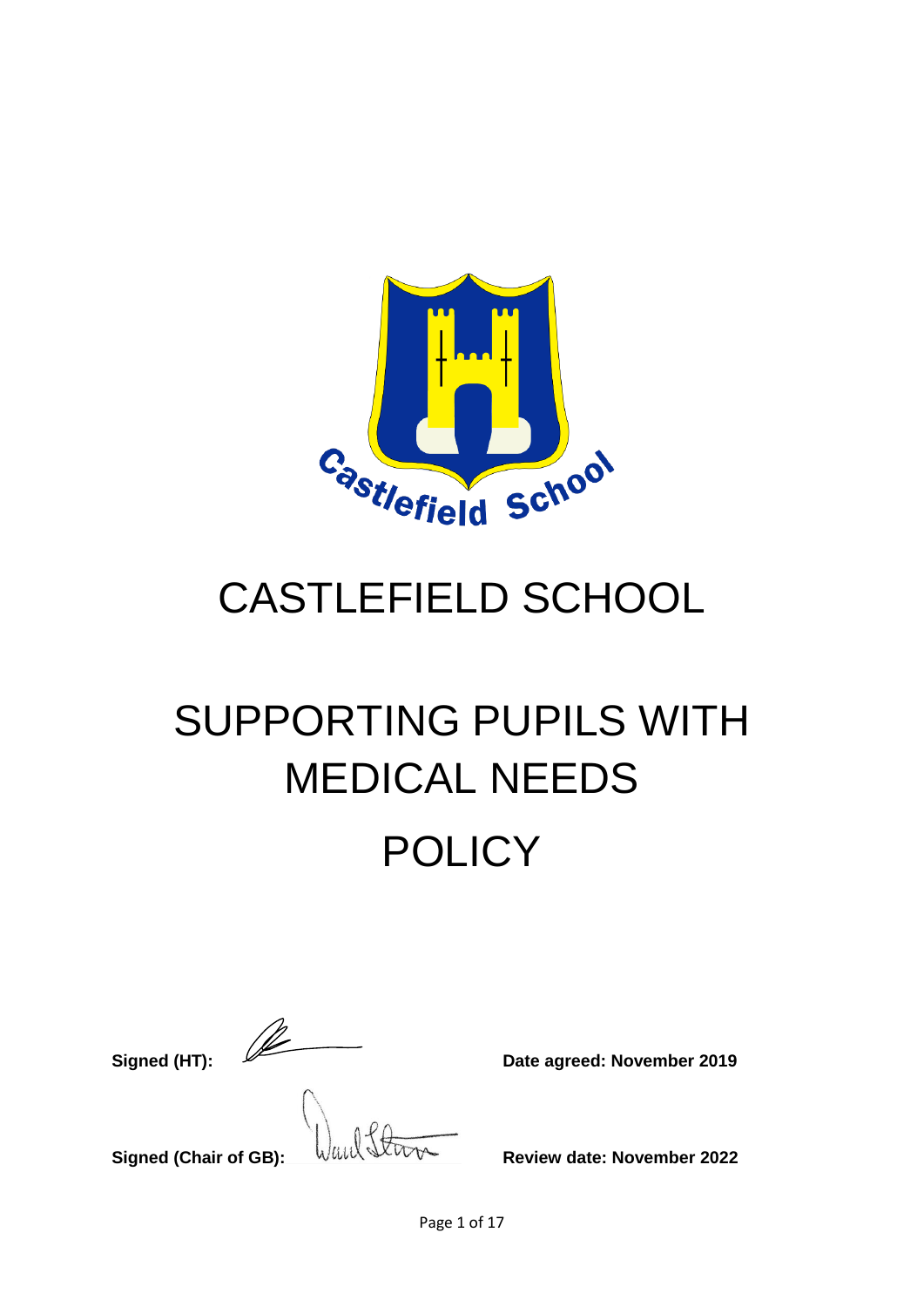# **BCC MODEL SCHOOL POLICY FOR SUPPORTING PUPILS WITH MEDICAL NEEDS**

- Introduction
- Roles and responsibilities
- Staff training and support
- Individual healthcare plans
- Child's role in managing their own medical needs
- Managing medicines on school premises
- Record keeping
- Safe storage
- Disposal of Medicines
- Hygiene and Infection Control
- Day trips, residential visits and sporting activities
- School's Arrangements for Common Conditions
- Liability and indemnity
- Complaints
- Suggested Procedures for Administering Medicines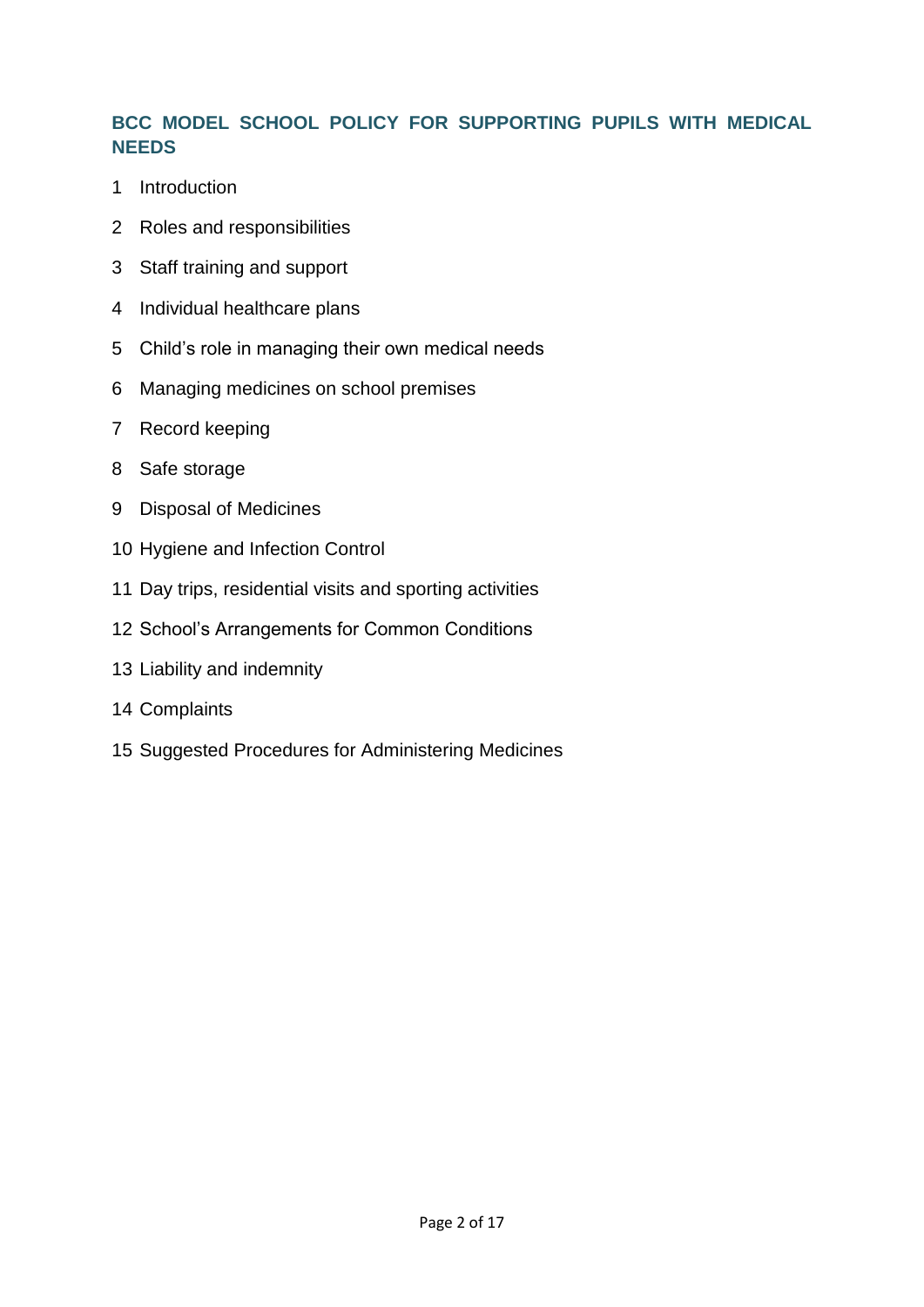# **1 INTRODUCTION**

- The Governing Body of Castlefield School will ensure that all children with medical conditions, in terms of both physical and mental health, are properly supported in school so that they can play a full and active role in school life. To help achieve this, the school has adopted the Department for Education policy on "Supporting Pupils at School with Medical Conditions', which was issued under Section 100 of the Children and Families Act 2014.
- The aim of this policy is to ensure that the parents of children with medical conditions feel confident that the school will provide effective support and that children feel safe and reach their full potential.
- Some children with medical conditions may be considered to be disabled under the definition set out in the Equality Act 2010. The school will comply with their duties under the Act to make reasonable adjustments to support pupils with disabilities.
- Some children with medical conditions may also have special educational needs (SEN) and may have an Education, Health and Care (EHC) Plan which brings together health and social care needs as well as the provision for their special educational needs. Where the child has a special educational need identified in a statement or EHC plan, the individual healthcare plan will be linked to or become part of that statement or EHC plan. The Healthcare Plan will be developed with the child's best interests in mind to ensure that the risks to the child's education, health and social wellbeing are managed, and minimises disruption, for children with medical conditions.
- Supporting a child with a medical condition during school hours is not the sole responsibility of one person. The school will work collaboratively with parents, pupils, healthcare professionals (and, where appropriate, social care professionals) and local authorities to ensure that needs of pupils with medical conditions are met effectively.

# **2 ROLES AND RESPONSIBILITIES**

- 2.1 The **Governing Body** of Castlefield School will ensure that
	- arrangements are in place so that children with medical conditions
		- are properly supported
		- can play a full and active role in school life
		- can remain healthy and achieve their academic potential
	- staff are properly trained to provide the support that pupils need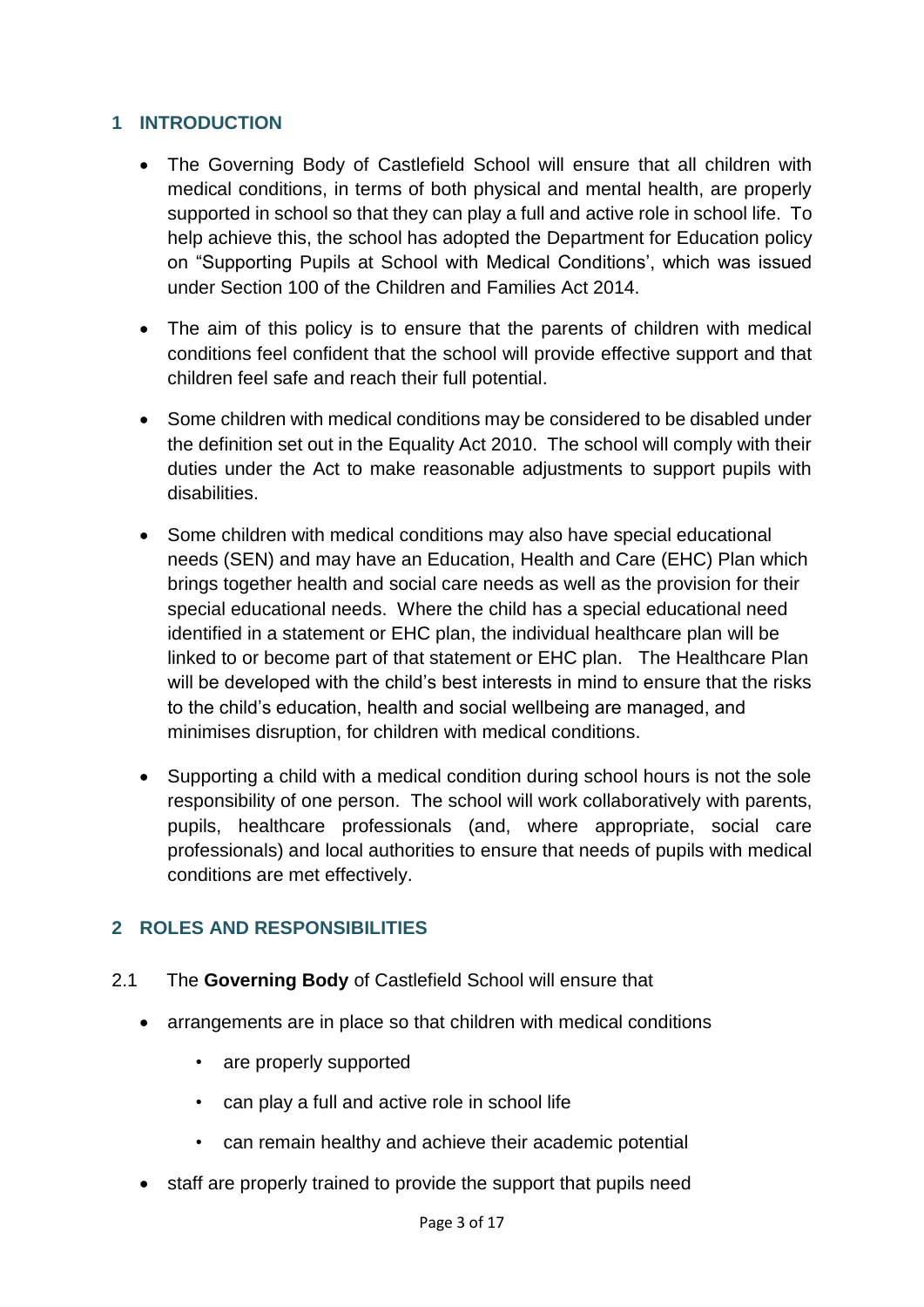- in line with their safeguarding duties, ensure that pupil's health is not put at unnecessary risk from, e.g. infectious diseases
- in those circumstances, they do not have to accept a pupil at time where it would be detrimental to the health of that child or others to do so.
- 2.2 The **Headteacher** will ensure that
	- a person is appointed to have overall responsibility for the implementation of this policy
	- all staff are aware of the policy for supporting pupils with medical conditions and understand their role in its implementation
	- all staff including supply staff who support children with medical needs receive sufficient information to provide appropriate support
	- individual Healthcare Plans are developed, monitored and reviewed annually or earlier if evidence is presented that the child's needs have changed. Where appropriate Healthcare Plans will be reviewed at the child's Annual Review
	- sufficient staff are suitably trained and achieve the necessary level of competency before they take on responsibility to support children with medical conditions
	- sufficient numbers of trained staff are available to support all individual healthcare plans to cover staff absence, contingency and emergency situations
	- a register of children in the school is kept who have been diagnosed with asthma and/or prescribed a reliever inhaler
	- all staff are trained to recognise the symptoms of an asthma attack (and are able to distinguish them from other conditions with similar symptoms);
	- at least one emergency inhaler kit is maintained and readily available in an emergency situation *(delete if not available)*
	- a register of children in the school is kept who have been diagnosed with anaphylaxis and/or prescribed a epi pen/auto injector
	- all staff are trained to recognise the symptoms of anaphylaxis
	- at least one emergency anaphylaxis kit is maintained and readily available in an emergency situation *(delete if not available)*
	- staff are trained to use a defibrillator, which is maintained and readily available in an emergency situation *(delete if not available)*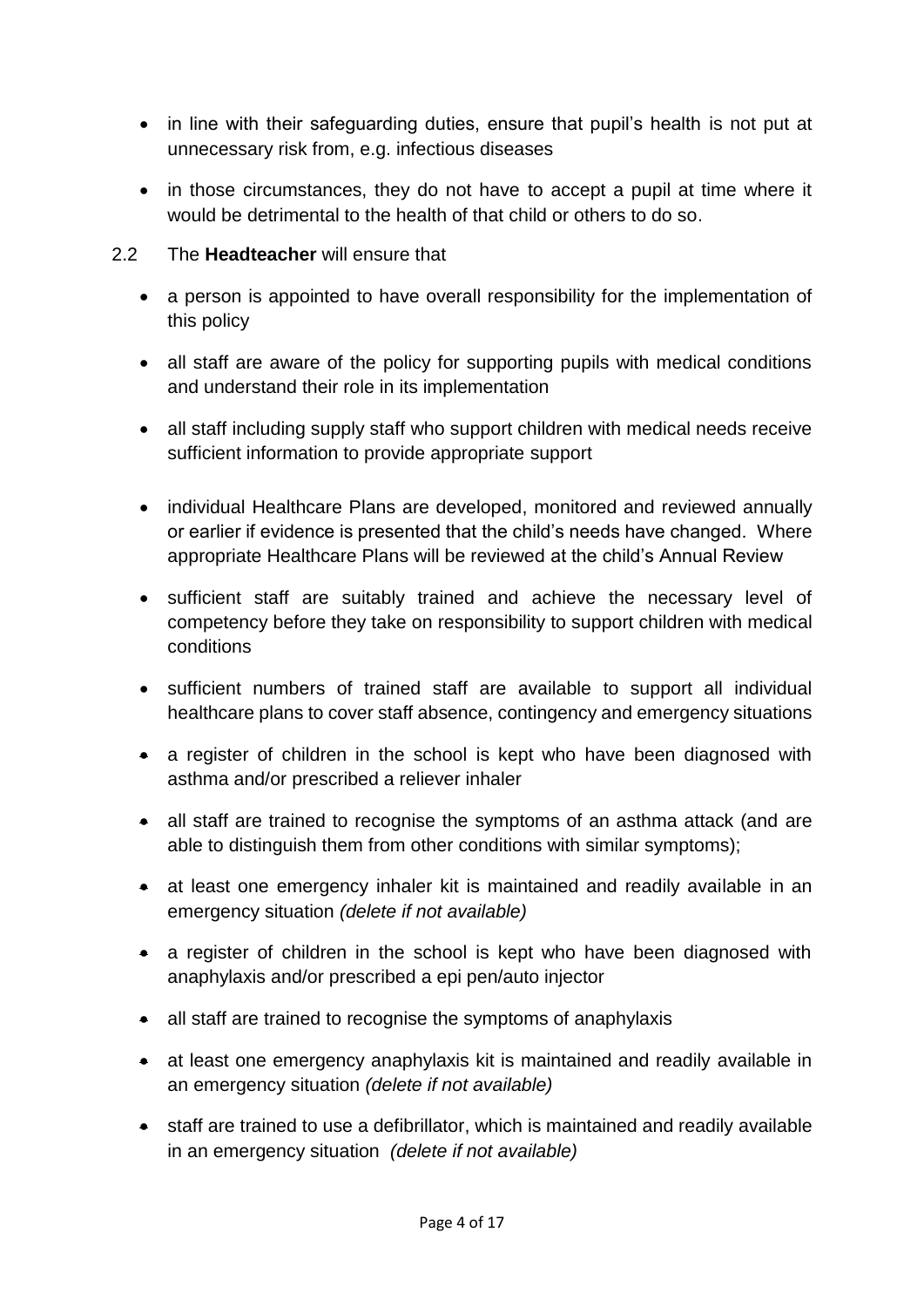- risk assessments for school visits, holidays, and other school activities outside of the normal timetable are undertaken for children with medical conditions
- all staff are aware that medical information must be treated confidentially
- school staff are appropriately insured and are aware that they are insured to support pupils in this way.

#### **2.3 Appointed Person**

Miss Hutt has been appointed to have overall responsibility for implementing the school's policy for supporting pupils with medical conditions. They will ensure that children with medical conditions are appropriately supported, ensure cover for 1:1 in case of absence and briefing supply staff.

#### **2.4 Transitional Arrangements**

The school has made the following procedures for transitional arrangements.

- Additional Pass up meetings between exiting and incoming teachers/professionals.
- Enhanced/additional transition visits (as appropriate) between classes/new schools.
- Views of child/parents sought
- **2.5** All members of **School Staff** may be asked to provide support to pupils with medical conditions, including administering medicines
	- All members of staff should know what to do and respond accordingly if they become aware that a pupil with a medical condition needs help
	- Although administering medicine is not part of teacher's professional duties, teachers should take into account the needs of pupils with medical conditions that they teach.
	- Staff must not give prescription medication or undertake healthcare procedures without appropriate training

#### **2.6 Pupils**

- Where appropriate pupils with medical conditions will be consulted to provide information about how their condition affects them.
- Where appropriate pupils with medical conditions will be fully involved in discussions about their medical support needs and contribute as much as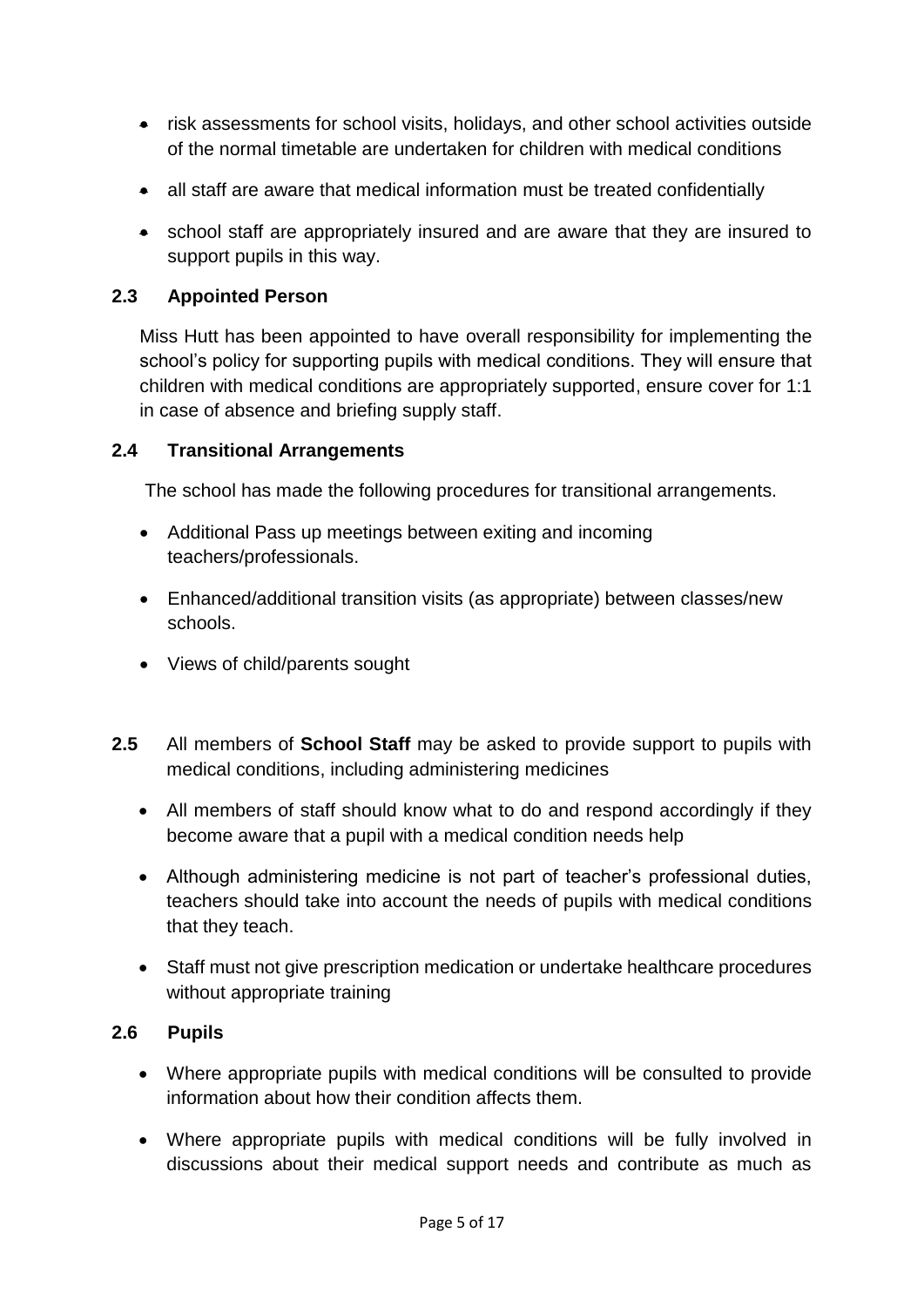possible to the development of, and comply with, their individual healthcare plan.

- **2.7 Parents** have the prime responsibility for their child's health. Parents include any person who is not a parent of a child but has parental responsibility for or care of a child.
	- It only requires one parent to request that medicines are administered. As a matter of practicality, this will be the parent with whom the school has day-today contact.
	- Parents should provide the school with sufficient and up to date information about their child's medical needs. Parents should tell the school of any change in prescription which should be supported by either new directions on the packaging of medication or by a supporting letter from a medical professional.
	- Parents are key partners and will be involved in the development and review of the Healthcare Plan for their child. A request will be sent to parents using Template K;
	- Parents should provide medicines and equipment as required by the Healthcare Plan.

# **Parents should:**

- bring their child's medication and any equipment into school at the beginning of the school year
- replace the medication before the expiry date
- as good practice, take into school the new asthma reliever inhaler when prescribed
- dispose of expired items to a pharmacy for safe disposal
- during periods of high pollen count, encourage their children, who have been prescribed anti-histamines, to take their medication before school so that their condition can be better controlled during the school day
- keep their children at home when they are acutely unwell
- Parents should ensure that they or another nominated adult are contactable at all times

# **3 STAFF TRAINING AND SUPPORT**

- Miss Hutt will ensure that all staff are aware of the school's policy for supporting pupils with medical conditions and their role in implementing the policy.
- Any member of staff who agrees to accept responsibility for administering prescribed medicines to a child does so voluntarily and will have appropriate training and guidance.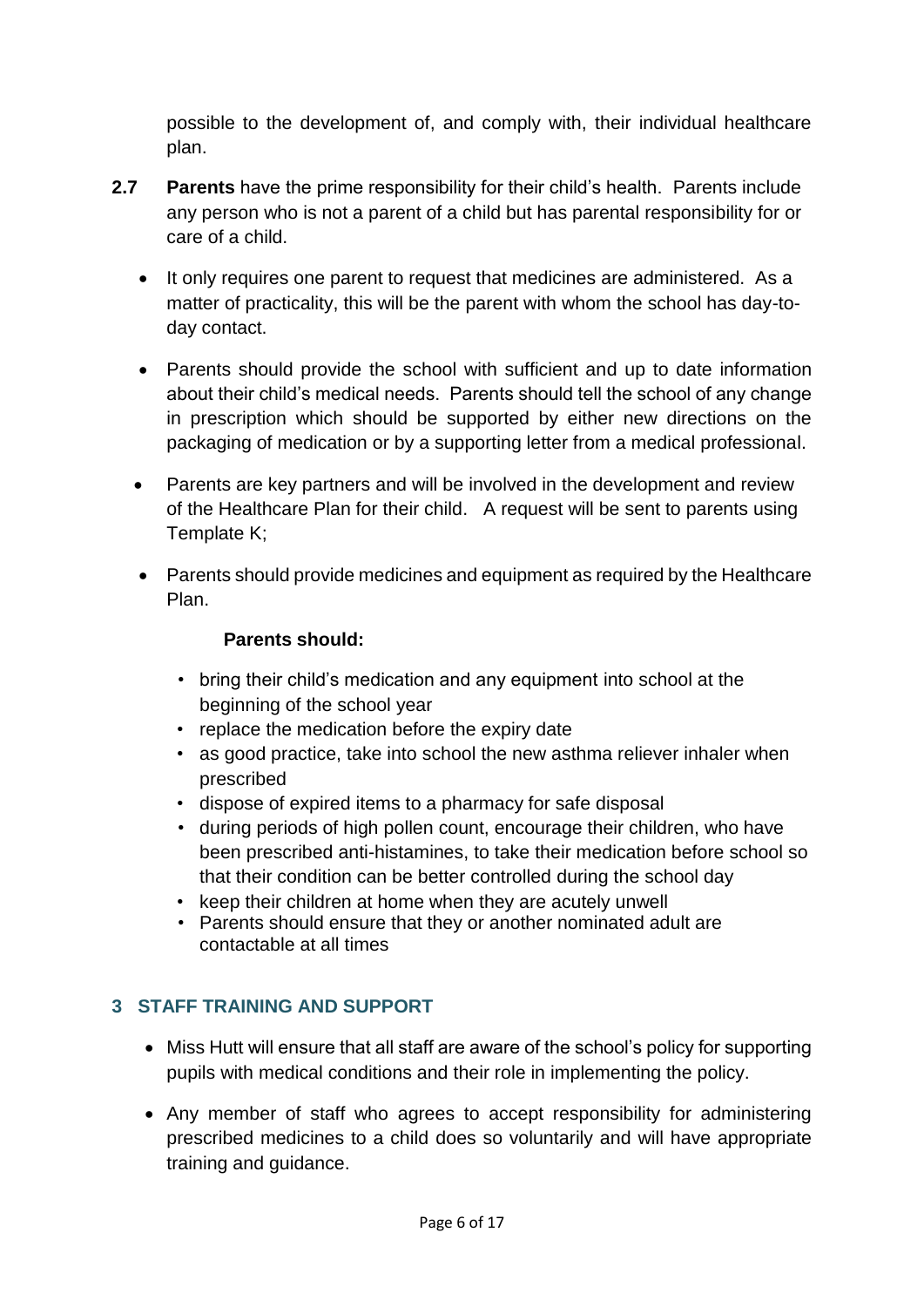- Training needs will be identified during the development or review of individual healthcare plans and will be reviewed annually. The family of a child will often be key in providing relevant information to school staff about how their child's needs can be met, and parents will be asked for their views but will not be the sole trainer.
- Training will be provided for staff to ensure that they are competent and have confidence in their ability to support pupils with medical conditions, and to fulfil the requirements as set out in individual healthcare plans. Training for new staff will be provided on induction;
- Training will be provided by an appropriate healthcare professional so that staff have an understanding of the specific medical conditions they are being asked to deal with, their implications and preventative and emergency measures so that they can recognise and act quickly if a problem occurs. Template G may be used to confirm staff training.
- Only staff with appropriate training will give prescription medicines or undertake healthcare procedures. (A first-aid certificate does not constitute appropriate training in supporting children with medical conditions).
- The school will ensure that an appropriate number of people have attended Supporting Pupils at School with Medical Conditions training to understand County policy and to ensure medicines are appropriately managed within the school. BCC recommend training at least three people to cover sickness, absence or school trips.

# **4 INDIVIDUAL HEALTHCARE PLANS (Template A)**

A Healthcare Plan clarifies for staff, parents and the pupil the support that can be provided. Individual Healthcare Plans for pupils with medical conditions, (e.g. asthma, anaphylaxis, diabetes, epilepsy) will be drafted with parents/pupils and other healthcare professionals where appropriate. The plan will include:

- the medical condition, its triggers, signs, symptoms and treatments
- the pupil's resulting needs, including medication (dose, side effects and storage) and other treatments, time, facilities, equipment, testing, access to food and drink where this is used to manage their condition, dietary requirements and environmental issues e.g. crowded corridors, travel time between lessons
- specific support for the pupil's educational, social and emotional needs for example, how absences will be managed, requirements for extra time to complete exams, use of rest periods or additional support in catching up with lessons, counselling sessions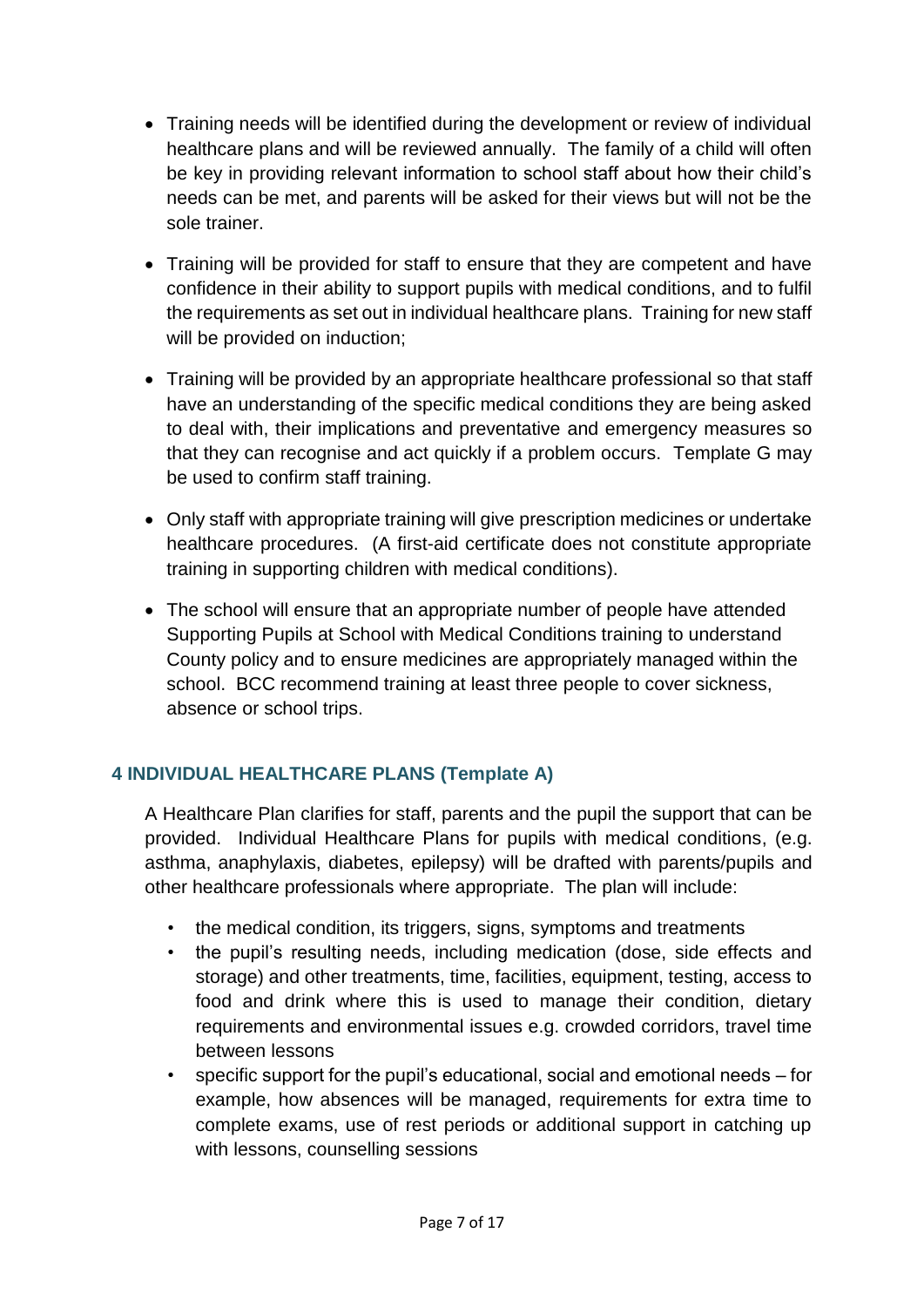- the level of support needed (some pupils will be able to take responsibility for their own health needs) including in emergencies. If a pupil is selfmanaging their medication, then this will be stated with appropriate arrangements for monitoring
- who will provide this support, their training needs, expectations of their role and confirmation of proficiency to provide support for the pupil's medical condition from a healthcare professional; and cover arrangements for when they are unavailable
- who in the school needs to be aware of the pupil's condition and the support required
- arrangements for written permission from parents and the Headteacher for medication to be administered by a member of staff, or self-administered by the pupil during school hours
- separate arrangements or procedures required for school trips or other school activities outside of the normal school timetable that will ensure the pupil can participate, e.g. risk assessments
- where confidentiality issues are raised by the parent/child, the designated individuals to be entrusted with information about the child's condition; and
- what to do in an emergency, including whom to contact, and contingency arrangements.

Some pupils may have an emergency healthcare plan prepared by their lead clinician that could be used to inform development of their individual healthcare plan.

Healthcare Plans will be reviewed at least annually but some may need to be reviewed more frequently. Where appropriate the Healthcare Plan will be reviewed at the pupil's Annual Review.

# **5 THE PUPIL'S ROLE IN MANAGING THEIR OWN MEDICAL NEEDS**

- After discussion with parents, pupils who are competent will be encouraged to take responsibility for managing their own medicines and procedures. Parents will be asked to sign Template F to acknowledge that their child is mature and responsible to manage their own medication. This information will be recorded in the Healthcare Plan.
- Parents should be aware that if their child holds their own medication then school staff will not be recording the doses self-administered;
- If it is not appropriate for a child to self-manage, then relevant staff will help to administer medicines and manage procedures for them; a record of administration will be made.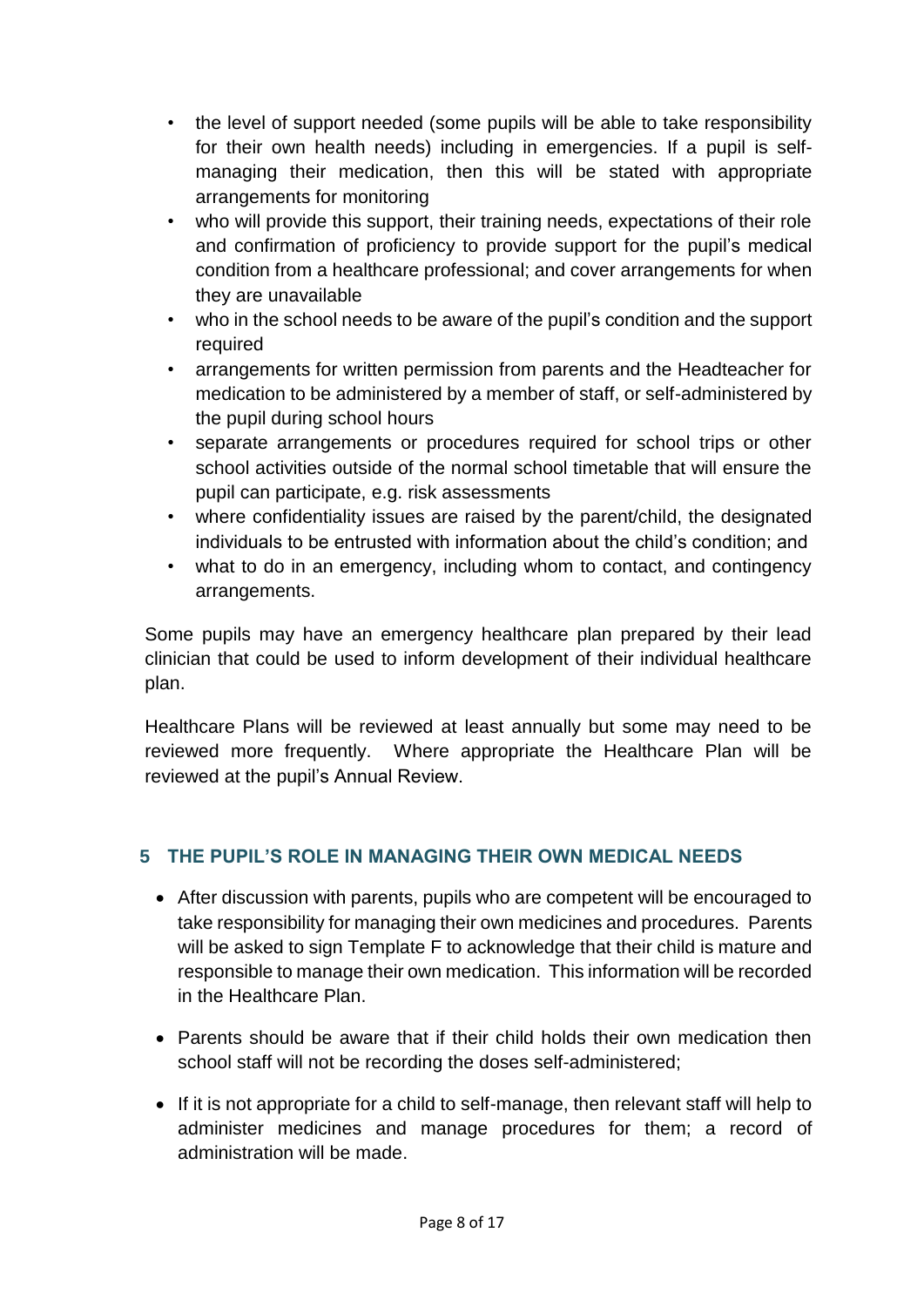- If a pupil refuses to take medicine or carry out a necessary procedure, staff will not force them to do so but will contact the parents and follow the procedure agreed in the individual healthcare plan.
- Parents will be contacted where a pupil is seen to be using their asthma inhaler more frequently than usual as this may indicate their condition is not well controlled.
- Pupils are not permitted to carry on their person, nor take responsibility for the storing of their own medication.
- Older (and more responsible) pupils are allowed individual access to their own inhalers and record when they have self-administered.
- Inhalers are kept in green bags on the back of classroom doors.

#### **6 MANAGING MEDICINES ON SCHOOL PREMISES**

Pupils will only be given prescription or non-prescription medicines after parents have completed a consent form (Template B)  $-$  (except in exceptional circumstances where the medicine has been prescribed to the child without the knowledge of the parents. In such cases the school will encourage the pupil to involve their parents while respecting their right to confidentiality).

When no longer required, medicines will be returned to the parent to arrange for safe disposal. Sharps boxes will be used for the disposal of needles and other sharps.

Medicine brought into school must be given to the school office/Miss Hutt*.*

- **6.1 Prescribed medication** the school will only accept prescribed medicines that are in-date, labelled, provided in the original container as dispensed by a pharmacist and include instructions for administration, dosage and storage. The exception to this is insulin which must still be in date, but will be available inside an insulin pen or a pump, rather than in its original container
	- Parents should note the expiry date so that they can provide a new prescription as and when required.
	- Medicines will only be administered at school when it would be detrimental to a child's health or school attendance not to do so.
	- Where clinically possible, medicines should be prescribed in dose frequencies which enable them to be taken outside school hours.

#### **Short-Term Medical Needs**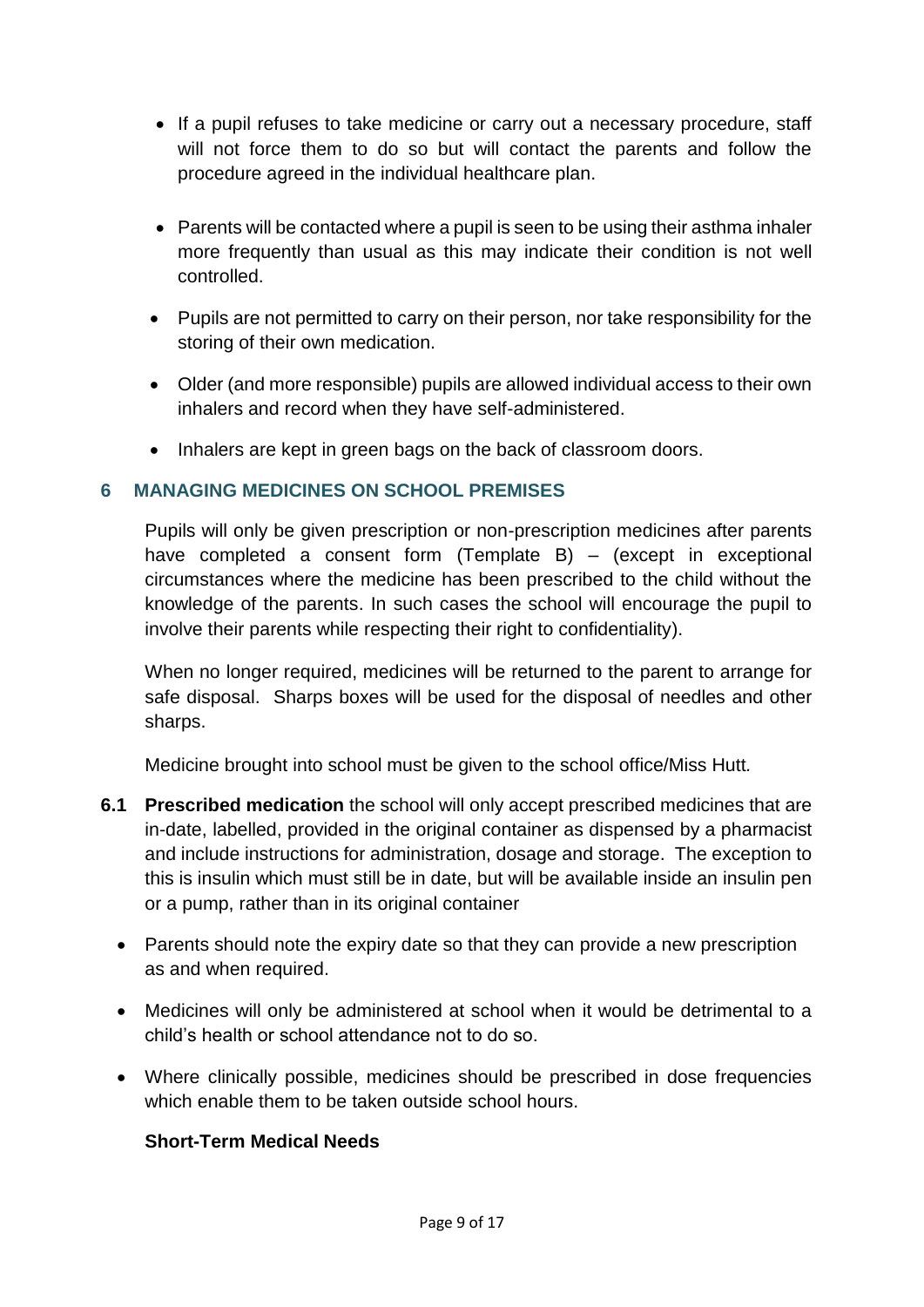Many children will need to take medicines during the day at some time during their time in the school. This will usually be for a short period only, perhaps to finish a course of antibiotics, which will minimise the time that they need to be absent.

**Antibiotics** prescribed three times a day can be taken out of the school day. The school will support children who have been prescribed antibiotics that need to be taken **four** times day.

It is the parent's responsibility to bring and collect the antibiotic each day and to complete the necessary forms prior to medicine being administered.

# **6.2 Controlled Drugs**

- Some medicines prescribed for pupils (e.g. methylphenidate, known as Ritalin) are controlled by the Misuse of Drugs Act, 1971. A pupil who has been prescribed a controlled drug may legally have it in their possession if they are competent to do so, but passing it to another pupil for use is an offence.
- The school will keep controlled drugs in a locked non-portable container, to which only named staff have access but will ensure they are easily accessible in an emergency.
- School staff may administer a controlled drug to the child for whom it has been prescribed in accordance with the prescriber's instructions.
- At present no controlled drugs are administered at school.
- A record will be kept of any doses used and the amount of the controlled drug held in school, i.e. total number of doses (tablets) provided to the school, the dose given and the number of doses remaining.
	- where the dose is half a tablet then this will be cut using a tablet cutter at the time that the medication is required
	- half tablets will be retained but not issued at the time of the next dose; a fresh tablet will be cut
	- half tablets will be returned to the parent for disposal.
- A controlled drug, as with all medicines, will be returned to the parent when no longer required to arrange for safe disposal. If this is not possible, it will be returned to the dispensing pharmacist.
- Some pupils with epilepsy are prescribed rectal diazepam or buccal midazolam. Templates H or I will be used to gain authorisation for administration from parents.

# **6.3 Non-prescription Medication**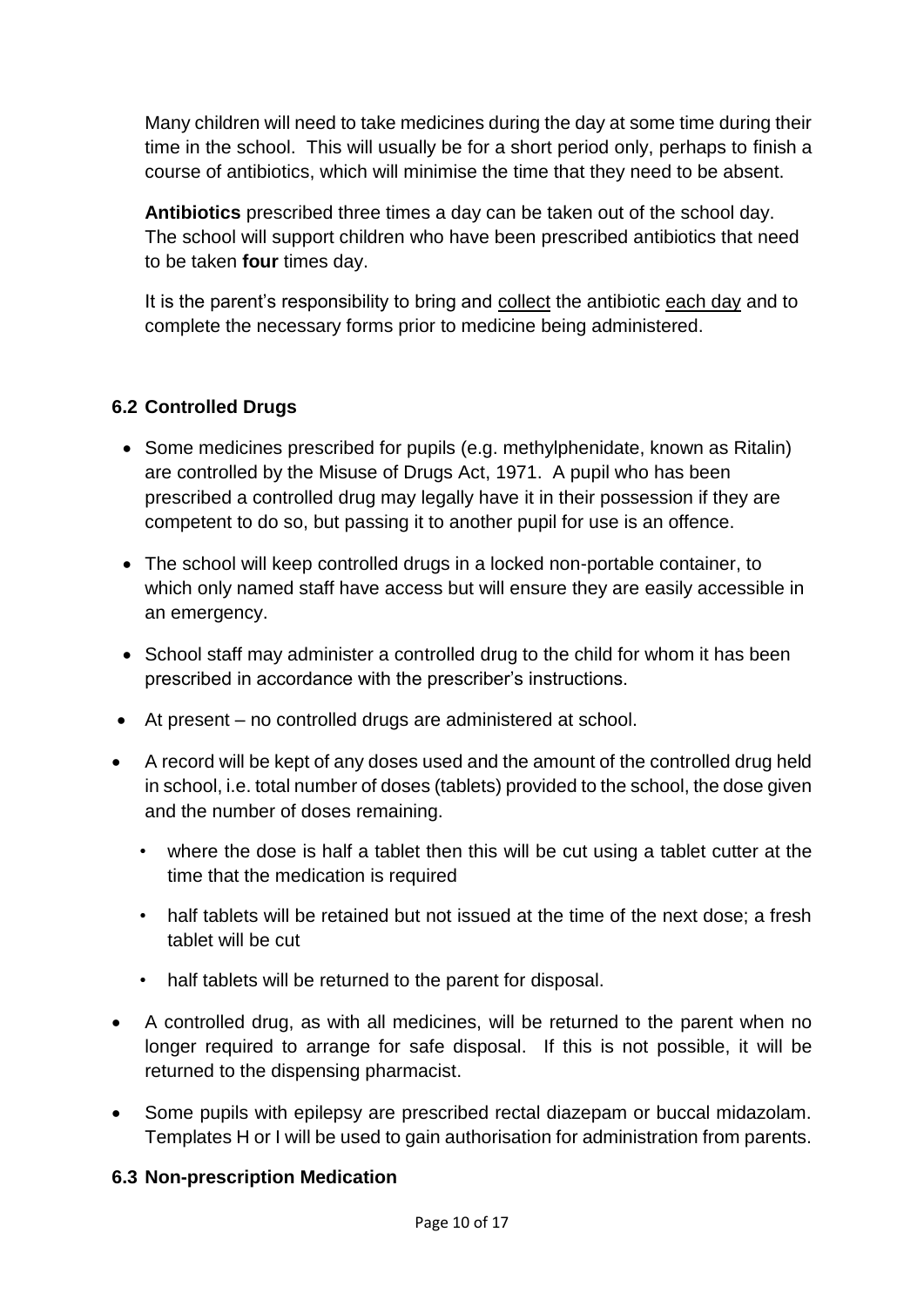#### **Primary Schools**

Non-prescription medication will only be given in exceptional circumstances and only with the expressed permission of the Headteacher. An exception may be made for school residential visits.

The school will not keep Calpol or hay fever remedies to administer on an ad-hoc basis during the school day. Parents will be contacted if their child has a fever. If pupils require medication to control hay fever symptoms then parents will be asked to take their children to their GP for a formal diagnosis and advice on appropriate medication.

Parents will be asked to sign a consent form confirming that the medicine has been administered without adverse effect to the child in the past and that they will inform the school immediately if this changes.

#### **6.4Pain Relief**

Pupils sometimes ask for pain relief (analgesics) at school, i.e. paracetamol tablets or liquid.

#### **Primary School** *(delete as required)*

#### **Primary School**

• The school will not administer pain relief to children unless it is prescribed. In the event of a child requiring analgesic relief, the parent will be contacted.

#### **7 RECORD KEEPING**

- The school will keep a record of all medicines administered to individual pupils, using Templates D or E stating what, how and how much was administered, when and by whom in **our record book**. Any side effects of the medication to be administered at school will be noted.
- A record of administration of medicine will not be recorded where the pupil has taken responsibility for their own medication, e.g. asthma inhalers and take their medication, as and when it is required.
- A record will be made where medication is held by the school but selfadministered by the pupil.

#### **8 SAFE STORAGE OF MEDICINES**

- Medicines will be stored strictly in accordance with product instructions paying particular note to temperature and in the original container in which dispensed.
- Pupils know where their medication is stored and are able to access them immediately or where relevant know who holds the key.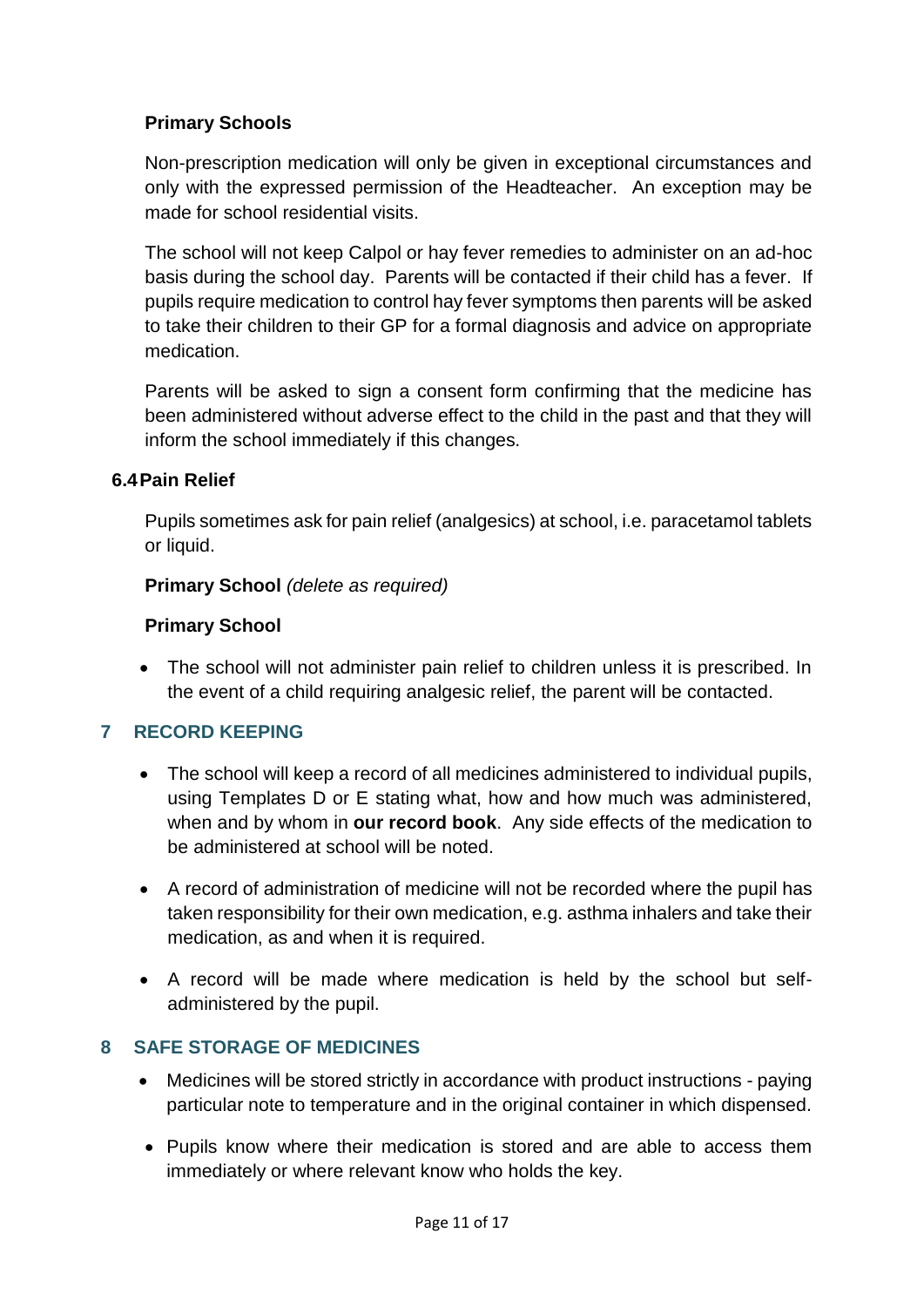- Medicines and devices such as asthma inhalers, blood glucose testing meters and adrenaline pens are always readily available and not locked away.
- A few medicines require refrigeration. They will be kept in a clean storage container, clearly labelled, and stored in the Staff Room/Medical Room (*delete as appropriate)* refrigerator, which is not accessible to pupils. A temperature log of the refrigerator will be taken during the period of storage. (recommended temperature is between 2C & 8C)
- Medication will never be prepared ahead of time and left ready for staff to administer.
- An audit of pupil's medication will be undertaken every half term disposing of any medication that is no longer required.
- It is the parent's responsibility to ensure their child's medication remains in date. The school will/will not *(delete as appropriate)* remind parents when their child's medication is due to expire.

#### **9 DISPOSAL OF MEDICINES**

- Parents are responsible for ensuring that date-expired medicines are returned to a pharmacy for safe disposal. The return of such medicines to parents will be recorded;
- Parents should also collect medicines held at the end of the summer term. If parents do not collect all medicines, they will be taken to a local pharmacy for safe disposal;
- Sharp boxes will always be used for the disposal of needles.

#### **10 HYGIENE AND INFECTION CONTROL**

All staff should be familiar with normal precautions for avoiding infection and follow basic hygiene procedures.

#### **8 STEP HAND WASHING TECHNIQUES**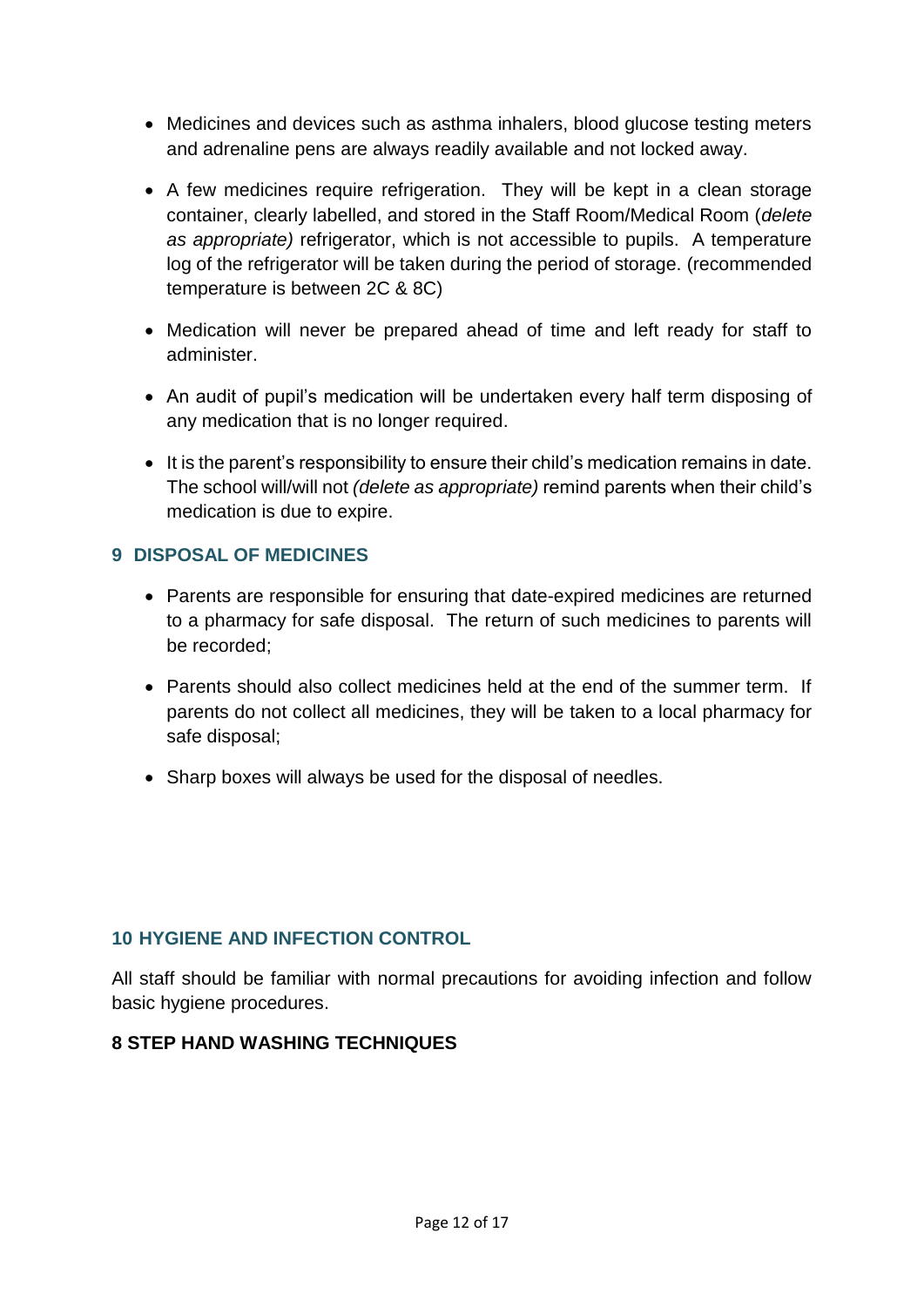

# **11 DAY VISITS, RESIDENTIAL VISITS AND SPORTING ACTIVITIES**

- The school will actively support pupils with medical conditions to participate in school trips and visits or in sporting activities;
- The school will make reasonable adjustments for the inclusion of pupils in such activities;
- Some children may need to take precautionary measures before or during exercise, and may need access, for example, to asthma inhalers. Staff supervising sporting activities will be made aware of relevant medical conditions, and will consider the need for a risk assessment to be made.
- The school will consider the reasonable adjustments that can be made to enable pupils with medical needs to participate fully and safely in visits. These arrangements will be included in the risk assessment for the event.
- One member of staff accompanying the visit will be asked to take on the lead role for administering medicines or healthcare procedures. Individual Healthcare Plans, medicines, equipment and consent forms will be taken on school visits.
- Medicines are administered and witnessed and recorded on a copy of Templates D or E. This form is added to the file on return from the visit.

#### **12 SCHOOL'S ARRANGEMENTS FOR COMMON CONDITIONS**

**12.1 Asthma – See Asthma Policy**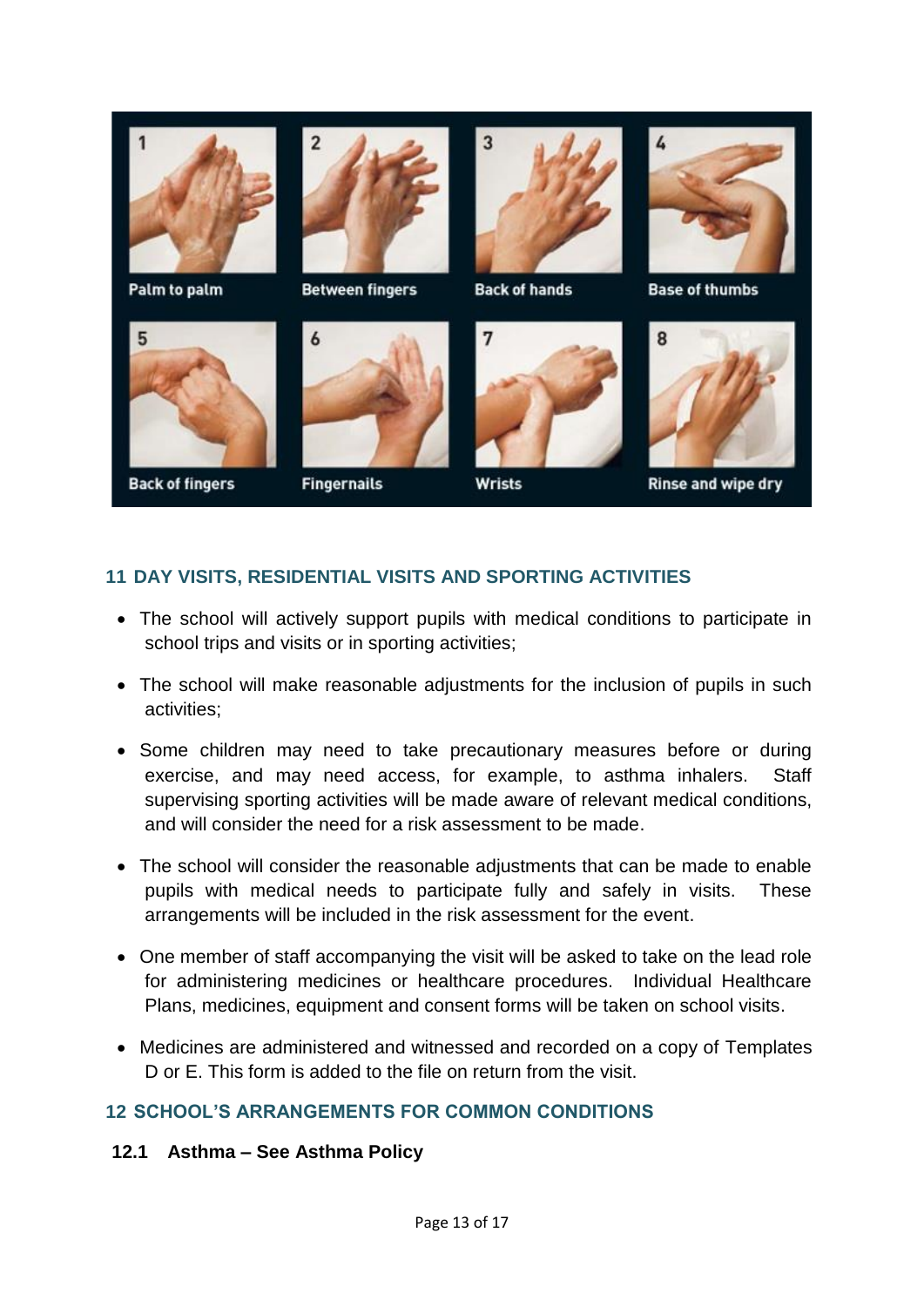- An inventory of all pupils with asthma will be compiled
- An Individual Healthcare Plan will be developed
- All staff will be trained annually to recognised the symptoms of an asthma attack and know how to respond in an emergency following the guidance in Templates Q and R

Emergency salbutamol inhalers and spacers are kept In the Headteachers office

- Emergency salbutamol inhalers will only be given to pupils previously diagnosed with asthma whose reliever inhaler is not in school or whose inhaler has run out, who are on the register and whose parents have signed the consent form
- All staff will know how and when to use the emergency salbutamol inhaler
- Parents will be asked to sign Template L giving permission to administer an emergency dose(s);
- Parents will be informed of any emergency dosages given using Template M.

# **12.2 Anaphylaxis (Severe Allergic Reaction)**

- All staff will attend annual training on the symptoms of anaphylaxis, which includes information and practise on when and how to use the adrenaline auto-injector.
- An Individual Healthcare Plan will be developed which includes the arrangements the school will make to control exposure to allergens;
- Auto-injectors will be kept readily available;
- The administration of medicines in relation to anaphylaxis will be carried out as per the individuals IHP

# **12.3 Epilepsy**

- An Individual Healthcare Plan will be developed
- A appropriate number of staff will be trained in identifying the symptoms and triggers for epilepsy, including administering medication
- There will be a trained member of staff available *at all times* to deliver emergency medication. Details will be recorded on the pupil's Healthcare Plan
- A medical room with a bed will be kept available so that if needed the pupil will be able to rest following a seizure, in a safe supervised place
- The school will offer support with a mentoring or buddying system to help broaden an understanding of the condition
- The school will enable students to take a full part in all outings and activities
- The school will make necessary adjustments e.g. exam timings, coursework deadlines, timetables
- The school will liaise fully with parents and health professionals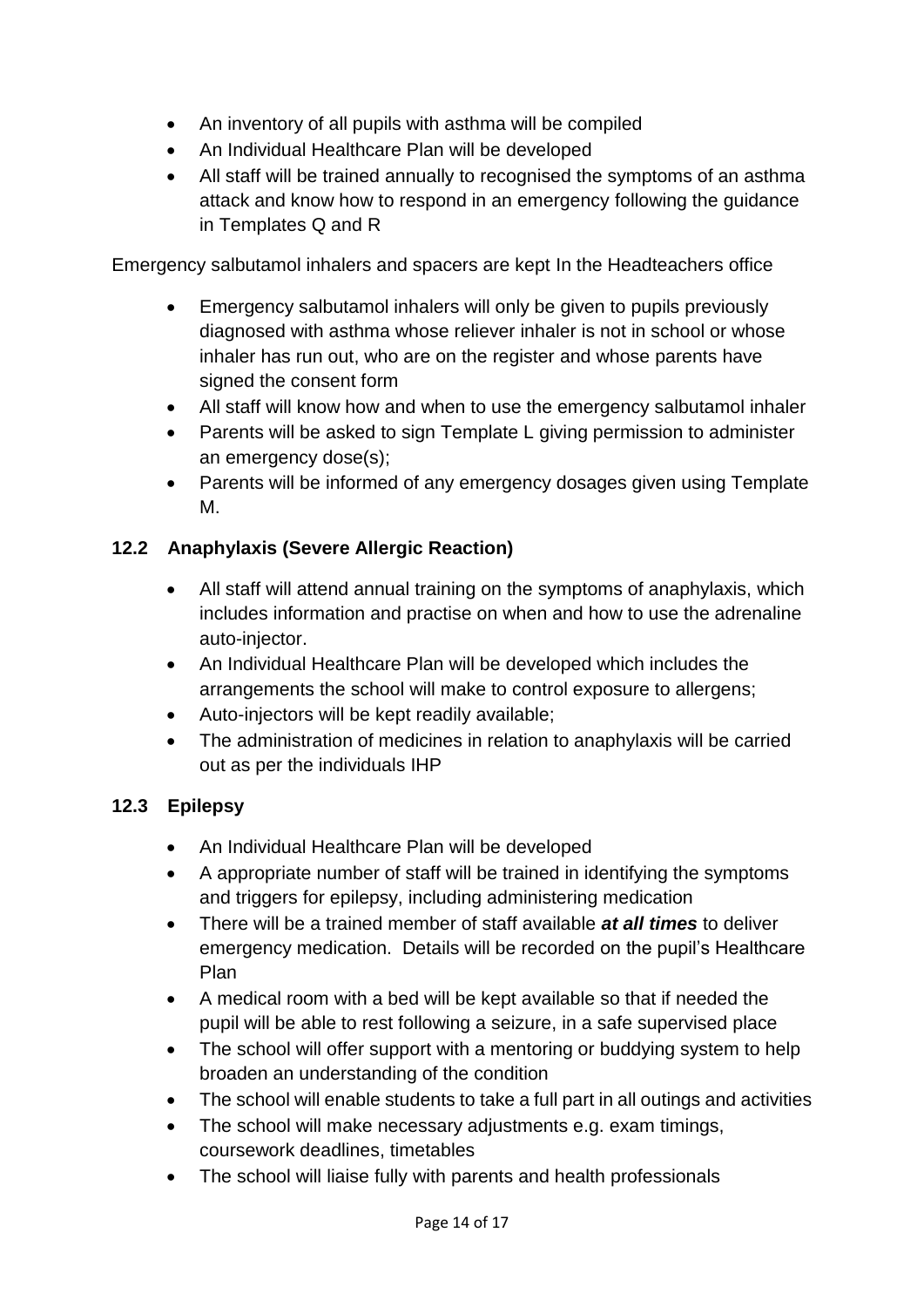- Some pupils with epilepsy are prescribed rectal diazepam or buccal midazolam. This will be administered by staff who are specifically trained to undertake this task and have agreed to this responsibility
- The administration of medication will be recorded on Template H or I as appropriate
- Two adults will be present for the administration of rectal diazepam, at least one being of the same gender as the child. The dignity of the pupil will be protected as far as possible, even in an emergency
- If appropriate, a record will be kept of the pupil's seizures, using Template P, so that any changes to seizure patterns can be identified and so that this information can be shared with the pupil's parents and healthcare team

#### **12.4 Diabetes**

- An Individual Healthcare Plan will be developed;
- Pupils diagnosed with Type 1 diabetes and have been prescribed insulin will be supported by staff who have specifically agreed to this responsibility and have received training and support from the Diabetic Nurses Team.
- A suitable private place will be provided for pupils to carry out blood tests and administer doses, e.g. Medical Room;
- Pupils will not be prevented from eating drinking or taking toilet breaks whenever they need to in order to manage their medical condition effectively.
- If a pupil has a hypo, they will not be left alone; a fast acting sugar, such as glucose tablets, a glucose rich gel, or a sugary drink will be given immediately.
- Once the pupil has recovered, slower acting starchy food, such as a sandwich or two biscuits and a glass of milk, will be given, some 10-15 minutes later.

#### **13 LIABILITY AND INDEMNITY**

The Governing Body will ensure that the appropriate level of insurance is in place for staff providing support to pupils with medical conditions and appropriately reflects the level of risk.

The school will contact their insurers to extend their cover should a medical intervention fall outside the conditions covered by this policy.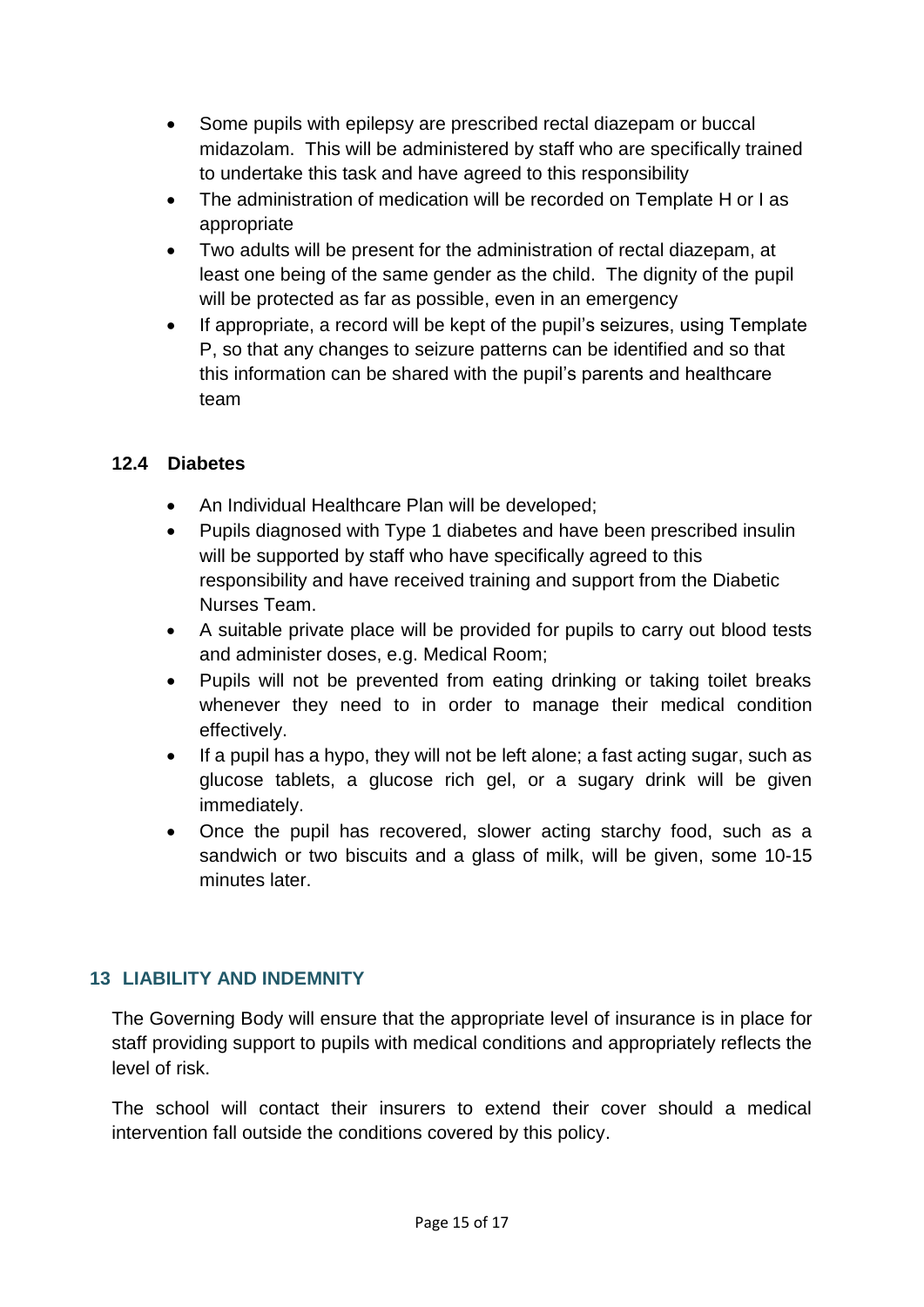#### **14 COMPLAINTS**

Parents/pupils should discuss any concerns directly with the school if they become dissatisfied with the support provided. If for whatever reason this does not resolve the issue, they may make a formal complaint via the school's complaints procedure.

#### **15 SCHOOL PROCEDURES FOR MANAGING MEDICINES**

*(Suggested School procedures – amend as appropriate)*

- 1 Medicines should be brought to the school office by on the child's arrival by a responsible person. The designated member of staff will ask the parent to sign the relevant consent form or check the form downloaded from the school's website.
- 2 The designated person will check that the
	- medicine is in its original container as dispensed by a chemist and details match those on the form;
	- label clearly states the child's
		- first and last name
		- name of medicine
		- dose required
		- method of administration
		- time/frequency of administration
	- patient information leaflet is present to identify any side effects;
	- medication is in date
- 3 The designated person will log the medicine in the record book and store the medicine appropriately
	- Medicines requiring refrigeration will be kept in the fridge in a clean storage container
	- A daily temperature of the fridge will be taken and recorded.
- 4 The designated person will administer medication at the appropriate time.
- 5 The following procedure will be followed:
	- The pupil will be asked to state their name this is checked against the label on the bottle, authorisation form and record sheet.
	- The name of the medicine will be checked against the authorisation form and record sheet.
	- The time, dosage and method of administration will be checked against the authorisation form and record sheet.
	- The expiry date will be checked and read out.
	- The medicine is administered.